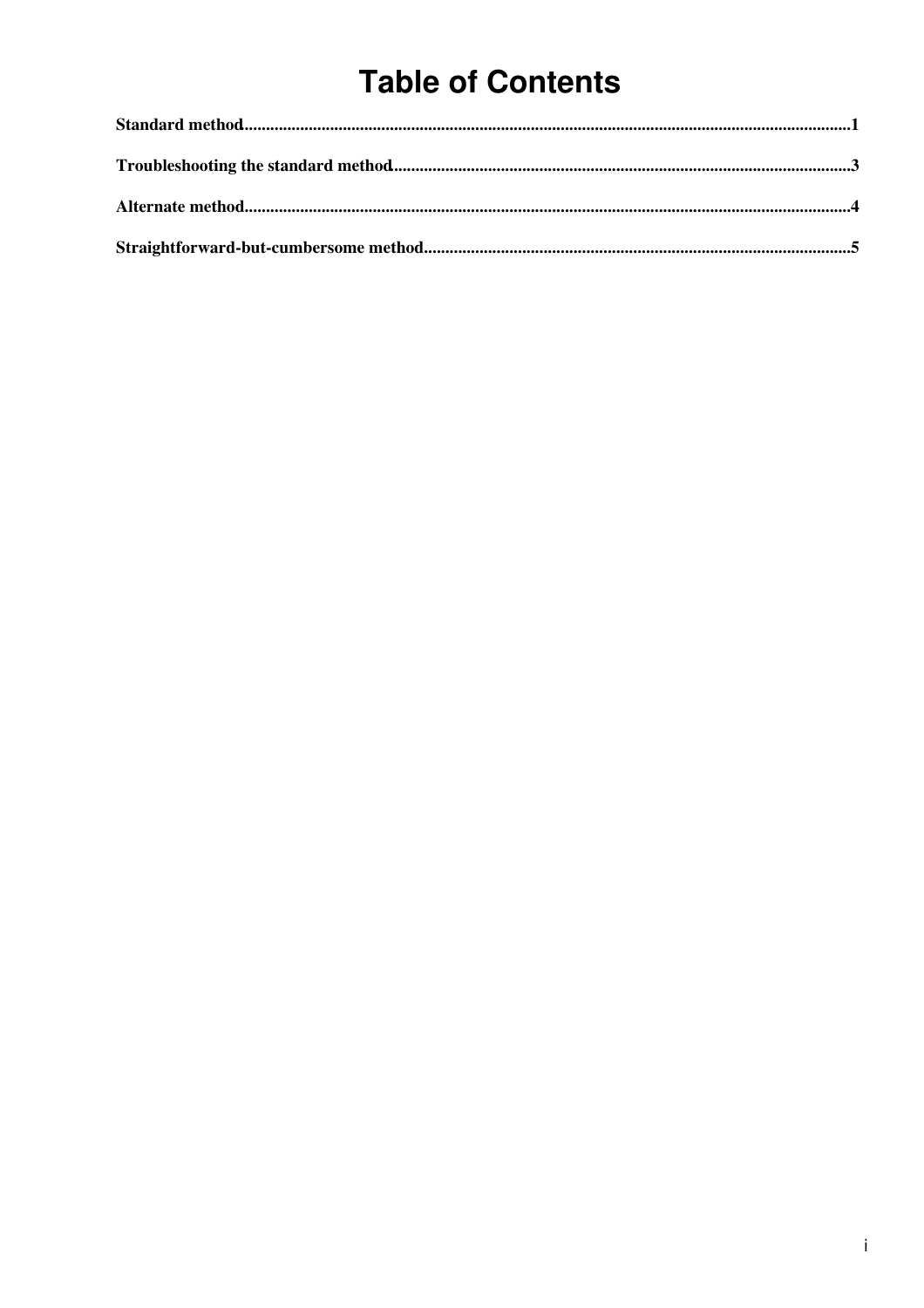## <span id="page-1-0"></span>**Standard method**

It's now possible to push your code changes on the np04-srv-\* machines directly into the central repositories at Fermilab. The instructions on how to get set up to do this are below; as a prerequisite, however, you'll want to have write access to the dune-artdaq (and, if applicable, dune-raw-data) repositories. You can check this by going to https://cdcvs.fnal.gov/redmine/projects/dune-artdaq<sup> $\alpha$ </sup> and/or

<https://cdcvs.fnal.gov/redmine/projects/dune-raw-data><sup>an</sup> and seeing whether your name is in the gray box near the upper right hand of the screen which says "Members". If not, contact myself (John Freeman, [jcfree@fnalNOSPAMPLEASE.gov\)](mailto:jcfree@fnalNOSPAMPLEASE.gov) or anyone else under the subheading "Manager" (as opposed to "Developer") in the gray box to get write access.

If you have write access, to get set up to push, carefully follow these steps:

From the computer you usually use to log in to lxplus before subsequently logging into the ProtoDUNE cluster, execute

kinit <your username at cern>@CERN.CH # Obviously, replace <your username at cern> with your actu ssh -XK <your username at cern>@lxplus7.cern.ch

and once you're logged into the lxplus node, first take note of the node you got logged onto by looking at the \$HOSTNAME variable - we'll want to use it a few steps below. Then get into the ProtoDUNE cluster:

ssh -XK <your username at cern>@np04-srv-010

and once you're onto the ProtoDUNE cluster, if you haven't already done this (i.e., this is your first time going through these instructions), you'll first want to back up your ~/.ssh directory since we're going to make changes to it (e.g., "cp -rp ~/.ssh ~/.ssh.backup). Then you'll want to create what's known as an "ssh key pair"; as a practical matter, this means you execute

```
cd ~/.ssh
ssh-keygen
```
and what you'll see is

```
Generating public/private rsa key pair.
Enter file in which to save the key (/nfs/home/jofreema/.ssh/id_rsa):
```
Hit Enter. Then you'll see:

Enter passphrase (empty for no passphrase):

and enter a not-easy-to-guess but easy-to-remember password - you'll be asked for this password when you try pushing code to the central repository. This command will create a file called ~/.ssh/id\_rsa.pub (a "public key") and ~/.ssh/id\_rsa (a "private key"). Keep the id\_rsa file readable only by you - it's supposed to be *private*.

Next, you'll want to add the following code snippet to your  $\sim$ /.ssh/config file (or if  $\sim$ /.ssh/config doesn't exist, create a file with this name containing the snippet below):

```
Host cdcvs.fnal.gov
   ProxyJump <your username at cern>@<the lxplus node you used to get onto the cluster, expresse
    ForwardX11 = no
     ForwardAgent true
     GSSAPIAuthentication yes
     GSSAPIDelegateCredentials yes
```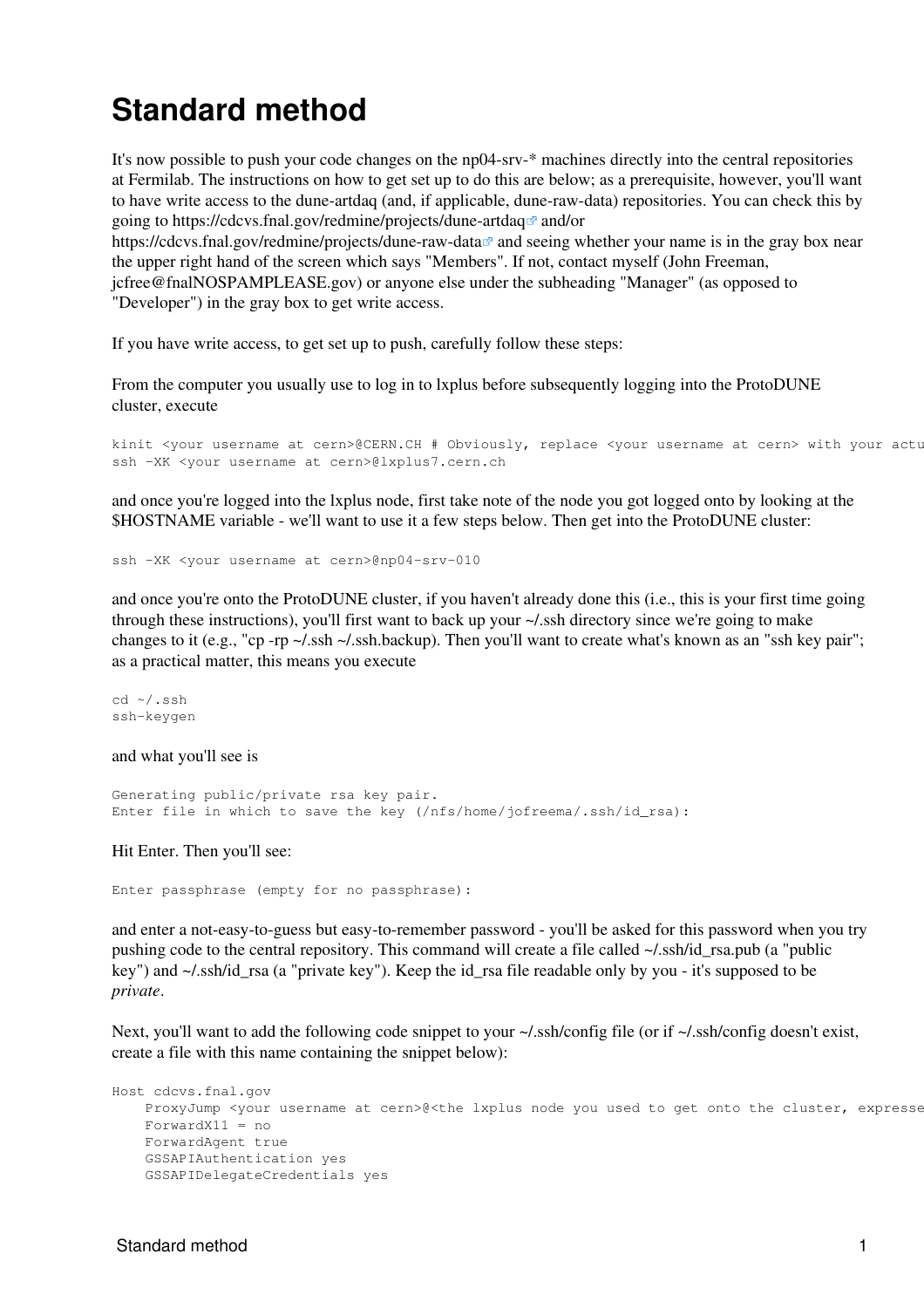#### Deployment < CENF < TWiki

A word concerning the "<the lxplus node you used to get onto the cluster...>" token in the snippet. You'll want to of course replace this token with what it refers to. But in general, what you want is a working lxplus node listed in your ~/.ssh/config file. In this writer's experience, pushing code failed when the specific node listed became unavailable (down for maintenance, etc.) and started working again when I replaced it with a functioning lxplus node. Keep this in mind going forward.

After adding the snippet, execute the following:

```
ssh-agent bash
ssh-add $HOME/.ssh/id_rsa
```
and after this last command, you'll be asked for the not-easy-to-guess but easy-to-remember password which you created earlier in the instructions.

cd into the dune-artdaq git repository in which you're developing and do the following:

git remote set-url origin ssh://p-dune-artdaq@cdcvs.fnal.gov/cvs/projects/dune-artdaq

If you plan on pushing changes to dune-raw-data, then you just cd into the dune-raw-data repository and follow the previous instructions but replace "dune-artdaq" with "dune-raw-data". *Make sure you use the correct repository name* -- if, e.g., you set the url for a dune-raw-data repo as "ssh://p-dune-artdaq@cdcvs.fnal.gov/cvs/projects/dune-artdaq", then disaster can occur when you try pushing your changes.

Before you can push changes to the central repository, there's a final step. Contact John Freeman ([jcfree@fnalNOSPAMPLEASE.gov](mailto:jcfree@fnalNOSPAMPLEASE.gov)) and/or Kurt Biery [\(biery@fnalNOSPAMPLEASE.gov\)](mailto:biery@fnalNOSPAMPLEASE.gov) and ask them to add the public key you created with the ssh-keygen command to the config file in [p-dune-artdaq@cdcvsNOSPAMPLEASE.fnal.gov](mailto:p-dune-artdaq@cdcvsNOSPAMPLEASE.fnal.gov) (and [p-dune-raw-data@cdcvsNOSPAMPLEASE.fnal.gov](mailto:p-dune-raw-data@cdcvsNOSPAMPLEASE.fnal.gov) as well, if applicable). Once you've done this, you won't need to repeat all the steps described above, you'll simply be able to push directly to the central repo from your local repo on np04-srv-\* as long as you enter the password you created and as long as the particular lxplus node you listed in ~/.ssh/config is working.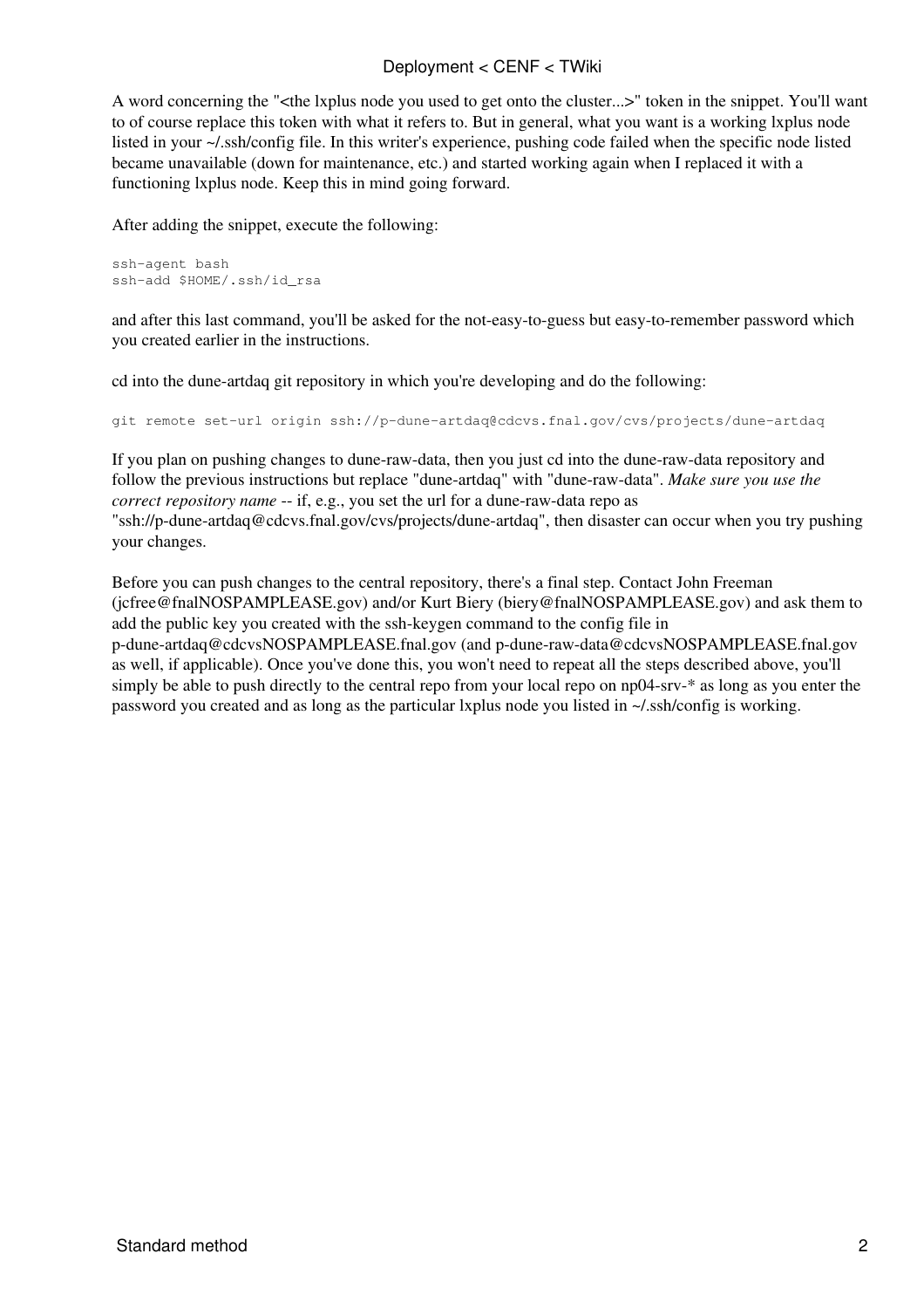## <span id="page-3-0"></span>**Troubleshooting the standard method**

Sometimes, you may see a message like the following:

ssh: connect to host lxplus717.cern.ch port 22: Network is unreachable ssh\_exchange\_identification: Connection closed by remote host fatal: Could not read from remote repository.

Please make sure you have the correct access rights and the repository exists.

What this means is that the node you listed in  $\sim$ /.ssh/config isn't working. If this is the case, replace the node (in the example above, lxplus717) with the lxplus node you used to log into the np04 cluster with, since by definition you know it'll be working.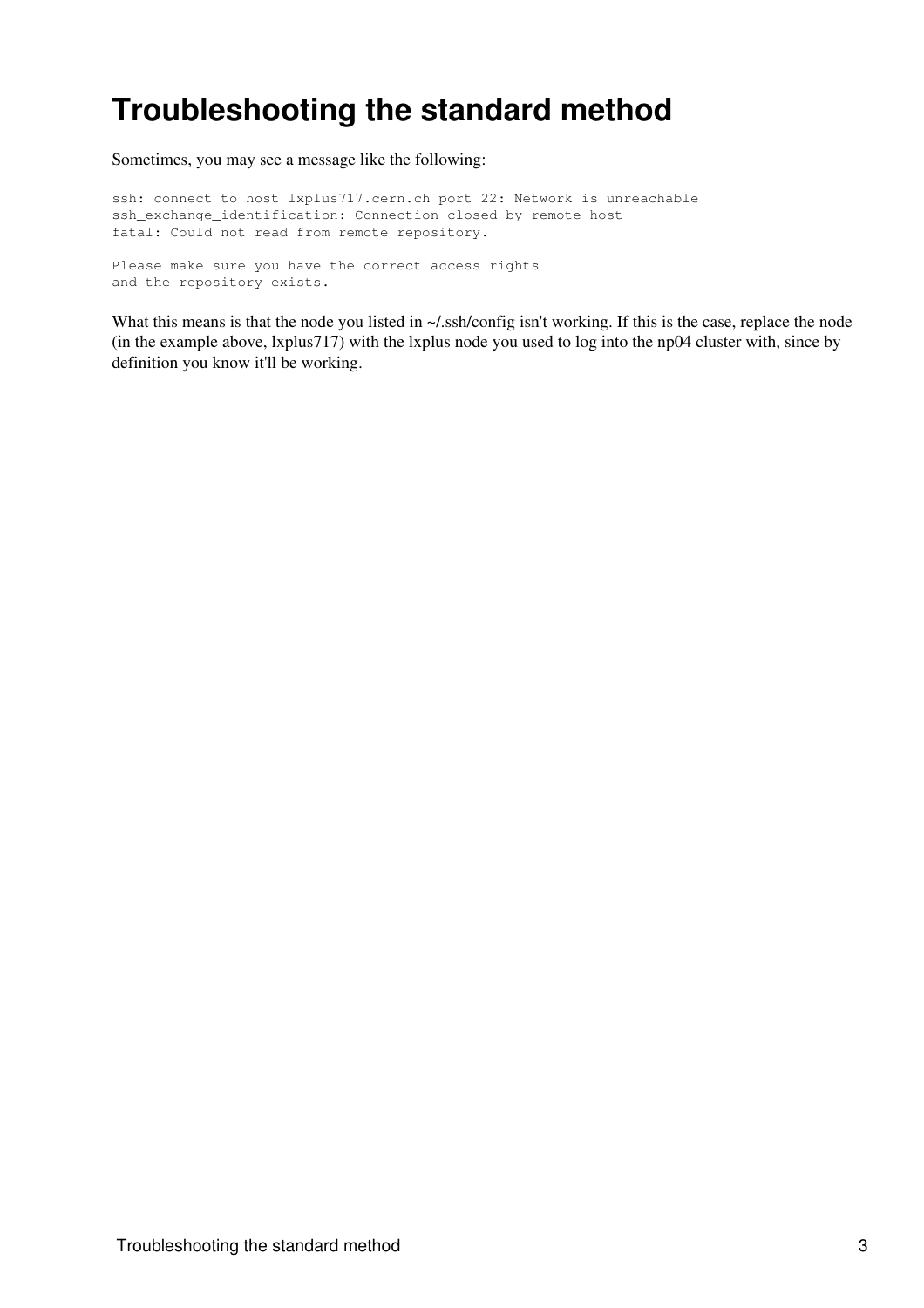# <span id="page-4-0"></span>**Alternate method**

Another technique by which developers can set up to push code to the central repository, created by Phil Rodrigues in 2018, can be found [here](https://twiki.cern.ch/twiki/bin/view/CENF/PdspFNALGitPush).